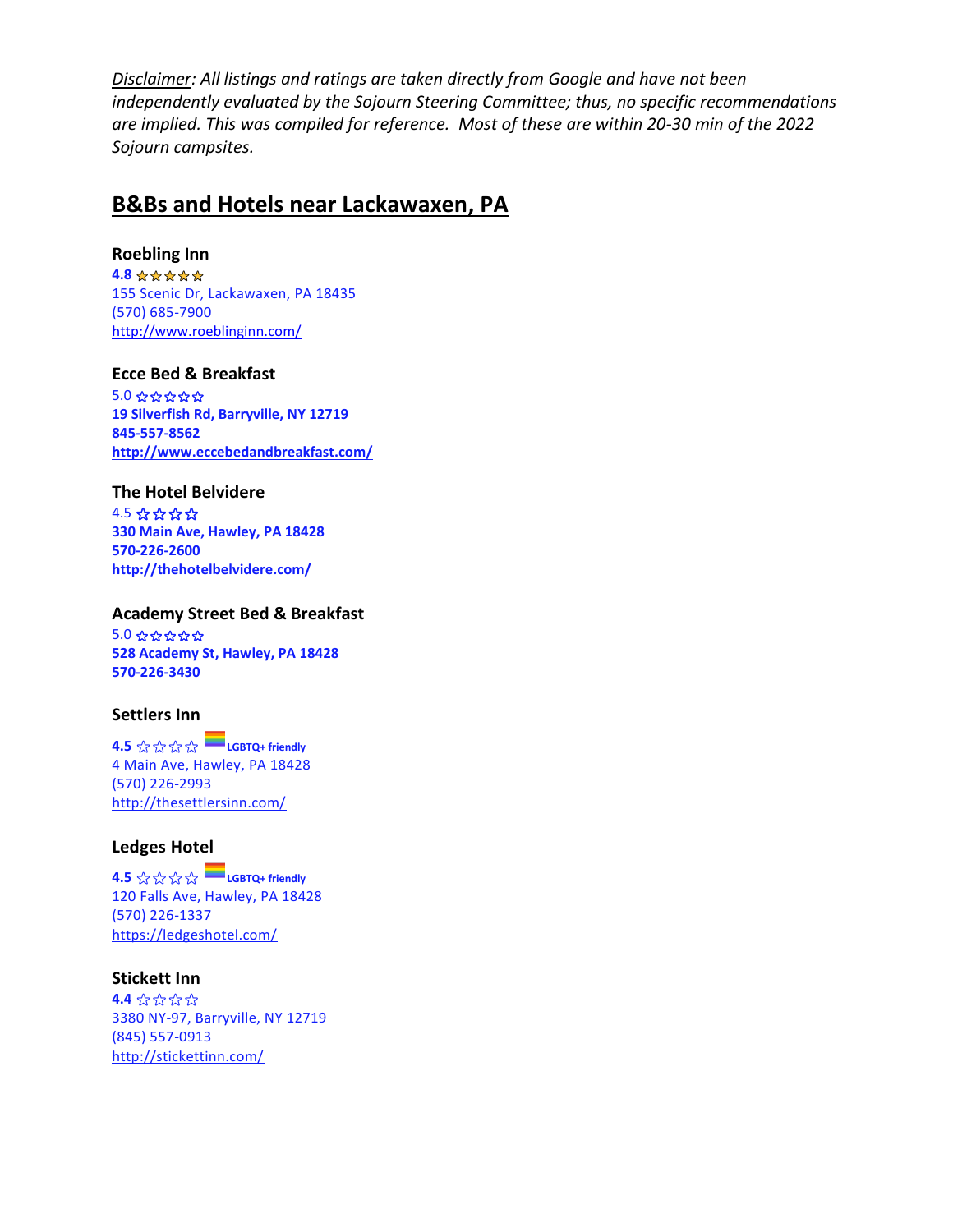## **Restaurants near Lackawaxen, PA**

#### **The New Inn at Lackawaxen**

**4.3** ⭐️⭐️⭐️⭐️· \$\$ · 188 Scenic Dr, Lackawaxen, PA 18435 570-685-7061 <https://thenewinnatlackawaxen.com/>

## **The Summit Restaurant**

**4.3** ⭐️⭐️⭐️⭐️· \$\$ · **LGBTQ+ friendly** 196 Karl Hope Blvd, Lackawaxen, PA 18435 570-685-1173 <http://summitrestaurant.net/>

#### **Carriage House**

**4.0** ⭐️⭐️⭐️⭐️ 3351 NY-97, Barryville, NY 12719 845-557-0400 <http://thecarriagehouseny.com/>

## **Il Castello**

**4.4** ☆☆☆☆・\$ · Pizza 3438 NY-97, Barryville, NY 12719 845-557-6400 [Il Castello](https://m.facebook.com/Ilcastellopizzeriaristorante/)

#### **Mel's Place**

**4.3** ⭐️⭐️⭐️⭐️· \$ · Grill 231 PA-590, Greeley, PA 18425 570-685-7217 [Mel's Place](https://melsplacepa.business.site/?utm_source=gmb&utm_medium=web)

## **B&Bs and Hotels near Milford, PA**

## **Tom Quick Inn (& Restaurant)**

**4.3** ⭐️⭐️⭐️⭐️ **LGBTQ+ friendly** 411 Broad St, Milford, PA 18337 (570) 832-8500 <https://www.tomquickinnmilford.com/>

## **Hotel Fauchere (& Restaurants)**

**4.5** ⭐️⭐️⭐️⭐️ 401 Broad St, Milford, PA 18337 (570) 409-1212 <https://hotelfauchere.com/>

#### **Meyer Country Hotel**

**4.5** ⭐️⭐️⭐️⭐️ 600 Routes 6 and, 209, Milford, PA 18337 (570) 296-7223 <http://myermotel.com/>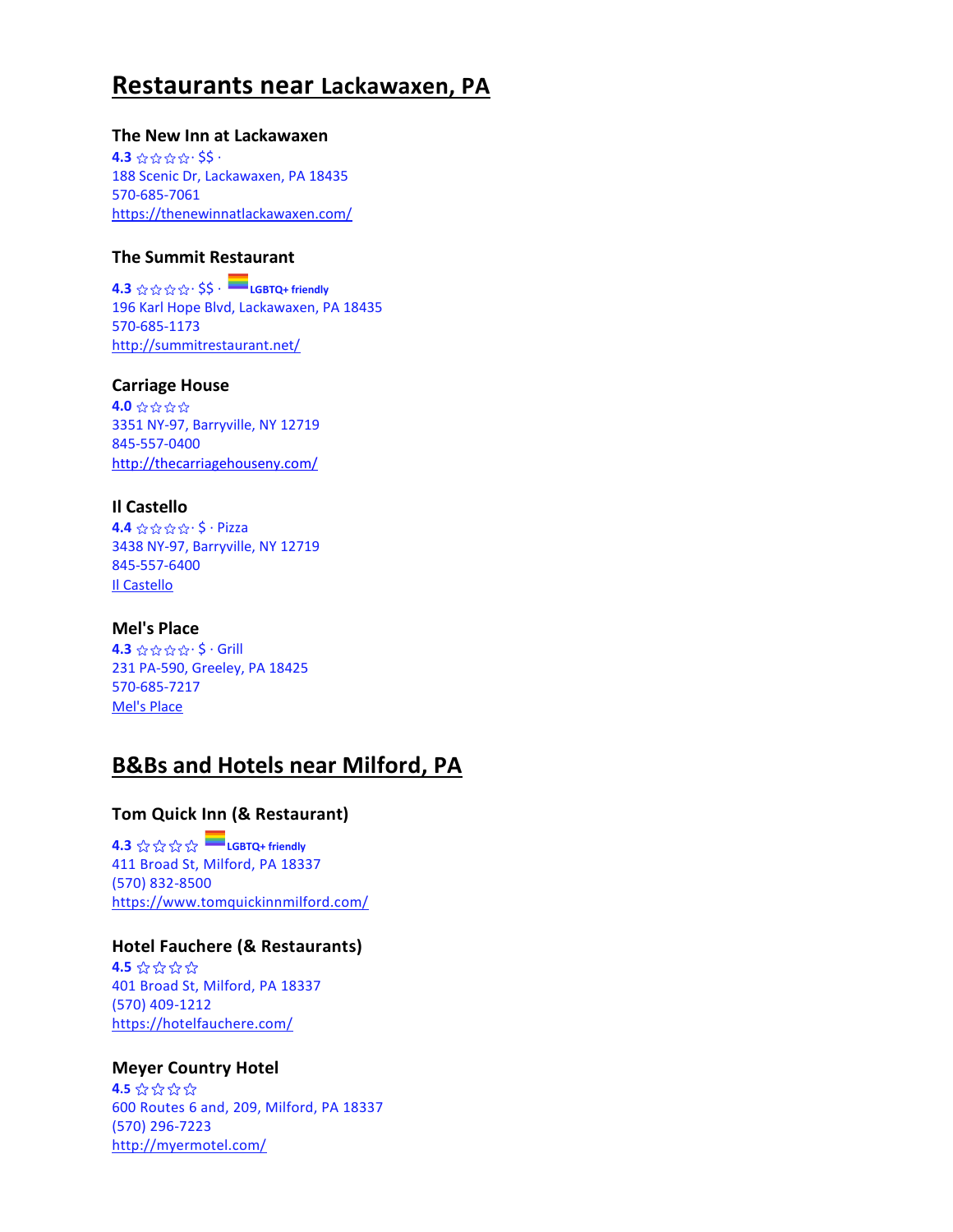#### **Scottish Inns**

**4.2** ⭐️⭐️⭐️⭐️ 274 Routes 6 &, 209, Milford, PA 18337 (570) 491-4414 [Scottish Inns](https://www.stayhihotels.com/property/scottish-inns-milford-pa/?utm_source=Google&utm_medium=referral&utm_campaign=MyBusiness)

## **Restaurants near Milford, PA**

## **Dimmick Inn & Steakhouse**

**4.3** ☆☆☆☆· \$\$ · American 101 E Harford St, Milford, PA 18337 570-296-4021 <https://www.facebook.com/dimmickinn/>

### **Waterwheel Café, Bakery & Bar**

**4.3** ⭐️⭐️⭐️⭐️· \$\$ · American & Vietnamese 150 Water St, , Milford, PA 18337 570-296-2383 <https://www.waterwheelcafe.com/>

## **Tom Quick Inn (& Restaurant)**

**4.3** ☆☆☆☆ ■ LGBTQ+ friendly 411 Broad St, Milford, PA 18337 (570) 832-8500 <https://www.tomquickinnmilford.com/>

## **Milford Diner**

**4.4** ☆☆☆☆ · \$ · Diner 301 Broad St, Milford, PA 570-296-8611 <http://milforddiner.com/>

## **Bar Louis & Delmonico Room (in Hotel Fauchere)**

**4.5 ☆☆☆☆** French 401 Broad St, Milford, PA 18337 (570) 409-1212 <https://hotelfauchere.com/>

## **Others in & near Milford, incl:**

Spoonful Soups & Eats Café Balch's Fish Fry Sparkomatic Café & Talkhouse Joey's Pizza Chang Mao La Posada & Felix Cantina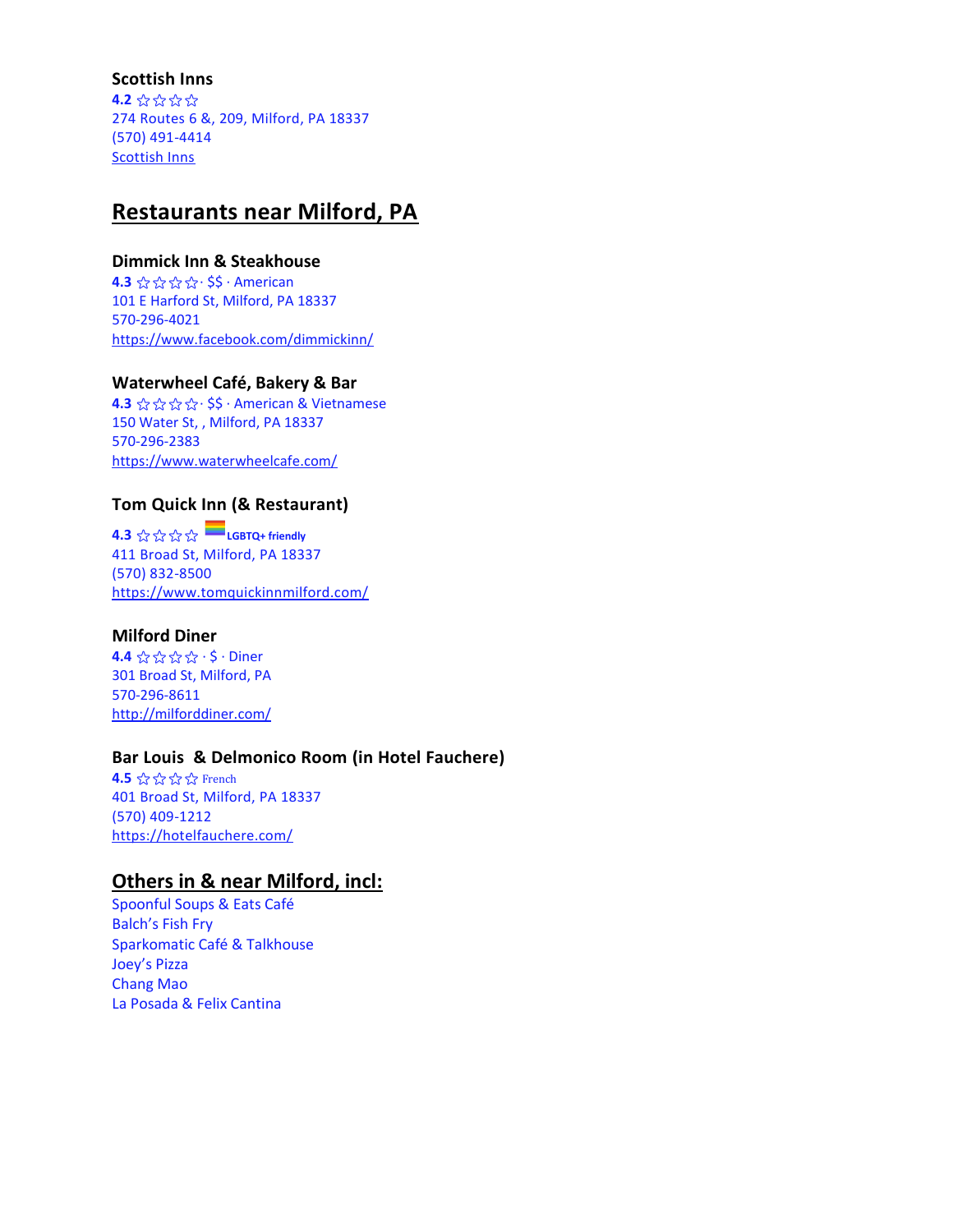## **B&Bs and Hotels near Worthington State Forest**

### **The Shawnee Inn and Golf Resort**

3.0 ⭐️⭐️⭐️ 100 Shawnee Inn Dr, Shawnee on Delaware, PA 18356 (570) 424-4000 <http://www.shawneeinn.com/>

#### **Hampton Inn Stroudsburg/Poconos**

3.0 ⭐️⭐️⭐️ Eco-certified 114 S 8th St, Stroudsburg, PA 18360 (570) 424-0400 [Hampton Inn Stroudsburg/Poconos](https://www.hilton.com/en/hotels/sbgpahx-hampton-stroudsburg-poconos/?SEO_id=GMB-AMER-HX-SBGPAHX&y_source=1_MjA4MjA0Ny03MTUtbG9jYXRpb24ud2Vic2l0ZQ%3D%3D)

### **Quality Inn - East Stroudsburg POCONOS**

3.7 ⭐️⭐️⭐️ 320 Greentree Dr, East Stroudsburg, PA 18301 570-424-5451 <http://www.poconoqualityinn.com/>

## **Bushkill Inn and Conference Center**

**4.0 ☆☆☆☆ 159 Pocmont Lp, Bushkill, PA 18324 <http://bushkillinn.com/>**

#### **Value Inn**

**3.2 ☆☆☆ 5219 Milford Rd, East Stroudsburg, PA 18302 570-588-1100 <http://www.valueinneaststroudsburg.us/>**

#### **Rodeway Inn & Suites Stroudsburg – Poconos**

**3.3 ☆☆☆ 101 Broad St Building B, Delaware Water Gap, PA 18327 570-476-0000 [Rodeway Inn & Suites Stroudsburg](https://www.choicehotels.com/pennsylvania/delaware-water-gap/rodeway-inn-hotels/pa813?mc=llgoxxpx) – Poconos**

## **Staybridge Suites Stroudsburg (East) Poconos**

 $4.0 \leq x \leq \sqrt{x}$ 561 Independence Rd, East Stroudsburg, PA 18301 570-420-2828 [Staybridge Suites Stroudsburg \(East\) Poconos](https://www.ihg.com/staybridge/hotels/us/en/east-stroudsburg/srbpa/hoteldetail?cm_mmc=GoogleMaps-_-SB-_-US-_-SRBPA)

**Deerfield Inn Poconos (B&B)** 4.5 ⭐️⭐️⭐️⭐️ **650 Resica Falls Rd, East Stroudsburg, PA 18302 570-223-0160 <http://www.deerfieldspa.com/>**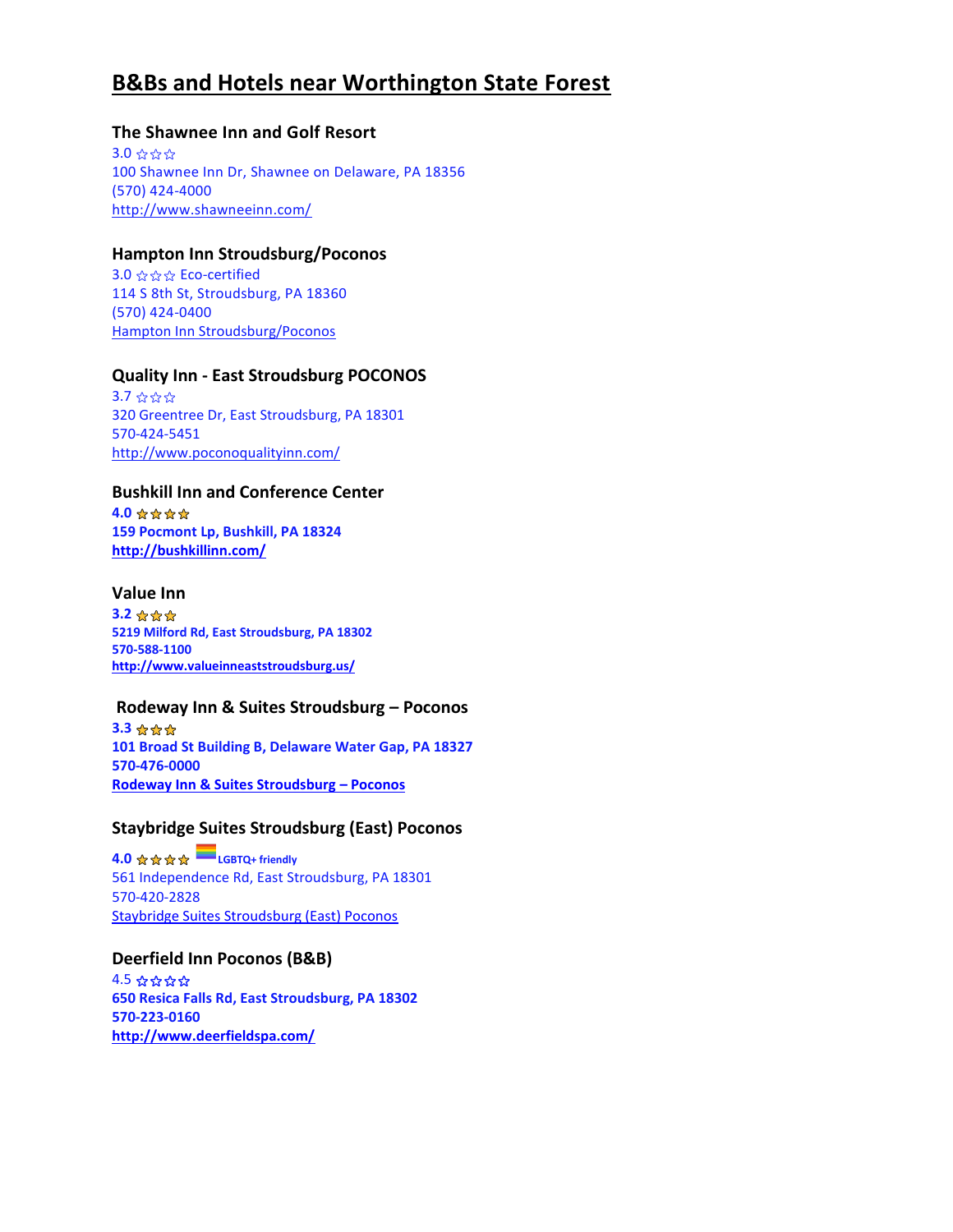#### **Rainbow Mountain Resort**

4.0 ⭐️⭐️⭐️⭐️ LGBTQ+ friendly – A Vibrant Resort for Gay Men & Lesbians **210 Mt Nebo Rd, East Stroudsburg, PA 18301 570-223-8484 <http://www.rainbowmountain.com/>**

#### **Holiday Inn Express & Suites Stroudsburg-Poconos** 3.9 ⭐️⭐️⭐️ **1863 W Main St, Stroudsburg, PA 18360**

**570-872-9040 [Holiday Inn Express -](https://www.ihg.com/holidayinnexpress/hotels/us/en/stroudsburg/srbex/hoteldetail?cm_mmc=GoogleMaps-_-EX-_-US-_-SRBEX) Stroudsburg, PA**

## **Restaurants near Worthington State Forest**

### **Marlucas**

**4.0** ☆☆☆☆ \$\$ · American 3251 US-209, Bushkill, PA 18324 570-588-9000 **<http://marlucasmenu.com/>**

## **Cousin's Pizza & Deli**

**3.9** ☆☆☆ \$\$ · Pizza 5303 Bushkill Falls Rd, Bushkill, PA 18324 570-431-4911 <http://www.cousinspizzadeli.com/>

## **Petrizzo's**

**3.8** ☆☆☆ \$\$ · Pizza 6171 Milford Rd, East Stroudsburg, PA 18302 <http://petrizzos.com/>

## **The Warehouse Tavern & Grill**

3.4 ☆☆☆ \$\$ · American 124 Golf Dr #1, East Stroudsburg, PA 18302 570-588-6661 [Warehouse-Tavern-Grill-Menu](https://storage.googleapis.com/brewer-vacations-frontend.appspot.com/clientmedia/8jfaoin2daf-gjliahla2fg-4gjhj95jy8ss-q2/media/Warehouse-Tavern-Grill-New-Menu-07-2019.pdf)

## **Pocono Cafe - Bakery & Colombian Restaurant**

**4.3** ⭐️⭐️⭐️⭐️ **LGBTQ+ friendly** · Latin American/Columbian 5237 Milford Rd, East Stroudsburg, PA 18302 570-431-0160 <https://poconolatincuisine.com/>

#### **Los Tres Amigos Mexican & Spanish Restaurant**

**4.2 ☆☆☆☆ \$ · Mexican** 5224 Milford Rd Suite 111, East Stroudsburg, PA 18302 570-588-3129 <http://www.los3amigos.com/>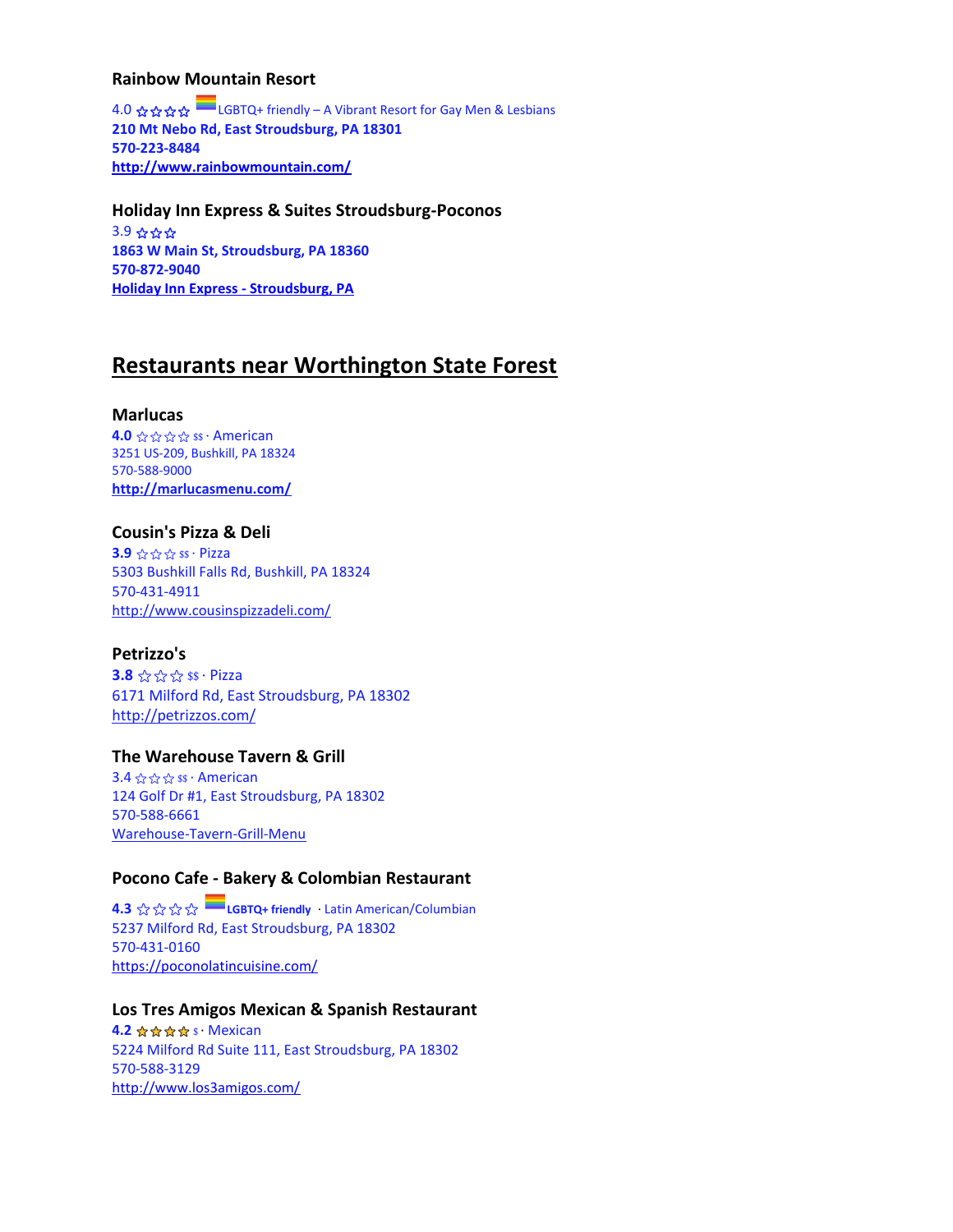#### **La Rosa Pizza**

4.1 ☆☆☆☆ \$\$ Pizza **5224 Milford Rd #112, East Stroudsburg, PA 18302 570-588-1400 <https://www.larosapizzamenu.com/>**

#### **The Big A Grillehouse**

**4.0 \$\$ · Steak House 1 Fox Run Ln, East Stroudsburg, PA 18302 570-223-1700 <http://www.bigagrillehouse.com/>**

## **Others in & near E. Stroudsburg:**

Alaska Pete's Daphne's Caribbean Cuisine 1836 Saloon Muller's Diner Sue's Thai Cuisine & Noodle Bar

## **B&Bs and Hotels near Tohickon Valley Park, PA**

## **Black Bass Hotel (& Restaurant)**

4.6 ⭐️⭐️⭐️⭐️ LGBTQ+ friendly **3774 River Rd, Lumberville, PA 18933 215-297-9260 [blackbasshotel.com](https://blackbasshotel.com/?utm_source=google&utm_medium=organic&utm_campaign=google_my_business)**

#### **1740 House**

4.8 ⭐️⭐️⭐️⭐️ **3690 River Rd, New Hope, PA 18938 215-297-5661 <https://1740house.com/>**

#### **Widow McCrea House (B&B)**

5.0 ⭐️⭐️⭐️⭐️⭐️ **53 Kingwood Ave, Frenchtown, NJ 08825 908-996-4999 <http://widowmccrea.com/>**

#### **The National Hotel**

4.3 ⭐️⭐️⭐️⭐️ LGBTQ+ friendly **31 Race St, Frenchtown, NJ 08825 908-996-3200 <http://www.thenationalhotelnj.com/>**

#### **Centre Bridge Inn (B&B)**

4.0 ⭐️⭐️⭐️⭐️ LGBTQ+ friendly **2998 River Rd, New Hope, PA 18938 215-862-9139**

**There are several more south of Stockton and down into New Hope.**